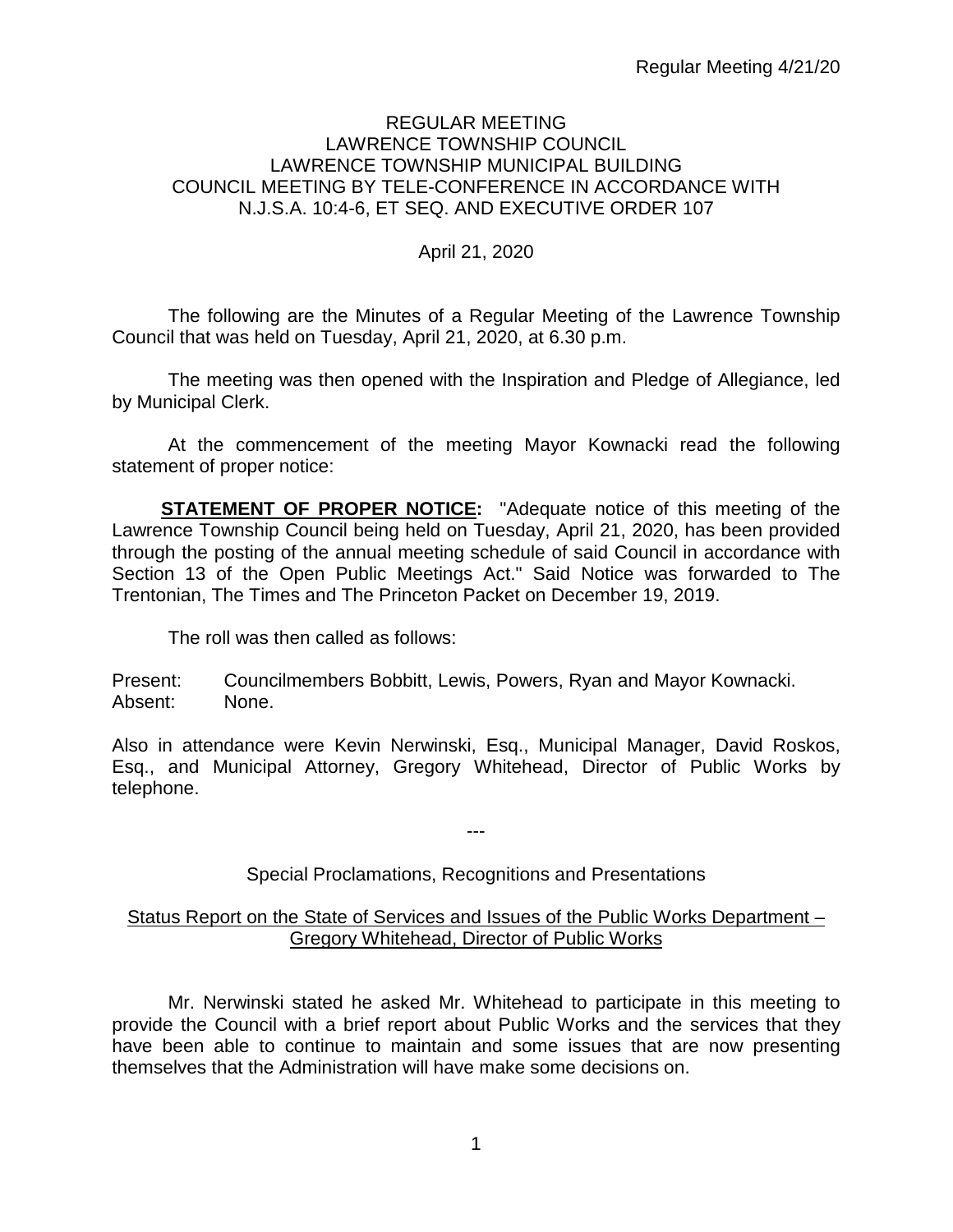Mr. Whitehead greeted the Mayor and Council and advised that he will quickly go through a few bullet points pertaining to the Public Works Department and proceeded to review the following:

- Public Works Department being on a full schedule on Mondays and then an A & B schedule the rest of the week.
- Public Works presently doing well with keeping essential services and responding to emergencies.
- Public Works staff sanitizing Township buildings being operated with the Township employees and the department being fully stocked with sanitizing materials and equipment to clean the Police Department, Public Works Department, Senior Center and Town Hall sites.
- ARC Program for Custodial services at Town Hall suspended due to the virus problem they are undergoing at the group homes. Mr. Whitehead noted the suspended services will last until they are sure the workers coming in the building have been tested and are safe to be working on the premises. And, because the Senior Center is closed they were able to move staff to clean the Police and Municipal Building.
- Bulk pick-up suspended until May which seems to be working out well with the garbage company. Mr. Whitehead noted that he is in touch with the garbage company several times a week to ensure they have staffing and they are getting trucks out. And, they do have a Plan B if they do not have staffing and cannot pick up the garbage. They will retro the Brush Truck and pick up the garbage themselves in case an emergency arises and all of their trucks are registered with MCIA to go to landfill.
- The Department staying on top of fuel deliveries in terms of them having workers report to work and proper staffing levels. And vehicle maintenance being priority for police vehicles, EMS and fire trucks and staff being moved around to ensure emergency vehicles are taken care of. Mr. Whitehead reported that the tire company closed down but they were able to acquire 60 or 70 different types of tires to hold the department over before the little wave came.
- Public Works is keeping up with the brush collection. Mr. Whitehead noted it has been a little crazy with everyone home putting out tons of stuff. They have been answering the calls and giving the problem items over to Code Enforcement and making the zone pickups work with two crews.
- Mulch Delivery Program moving in the way it did in 2019 and is something Public Works can safely do with one driver by himself in a truck. Mr. Whitehead advised that they have over 70 residents enrolled in the program and that deliveries started this week (April 20) and will run through mid-May and they continue doing that because the more wood chips they can get out of Ecological Center benefits the town. And, they are trying to dissuade people from coming to Public Works so they are delivering recycling cans on Wednesdays so people do not have to come to the site. As for electronics, people were coming to the facility and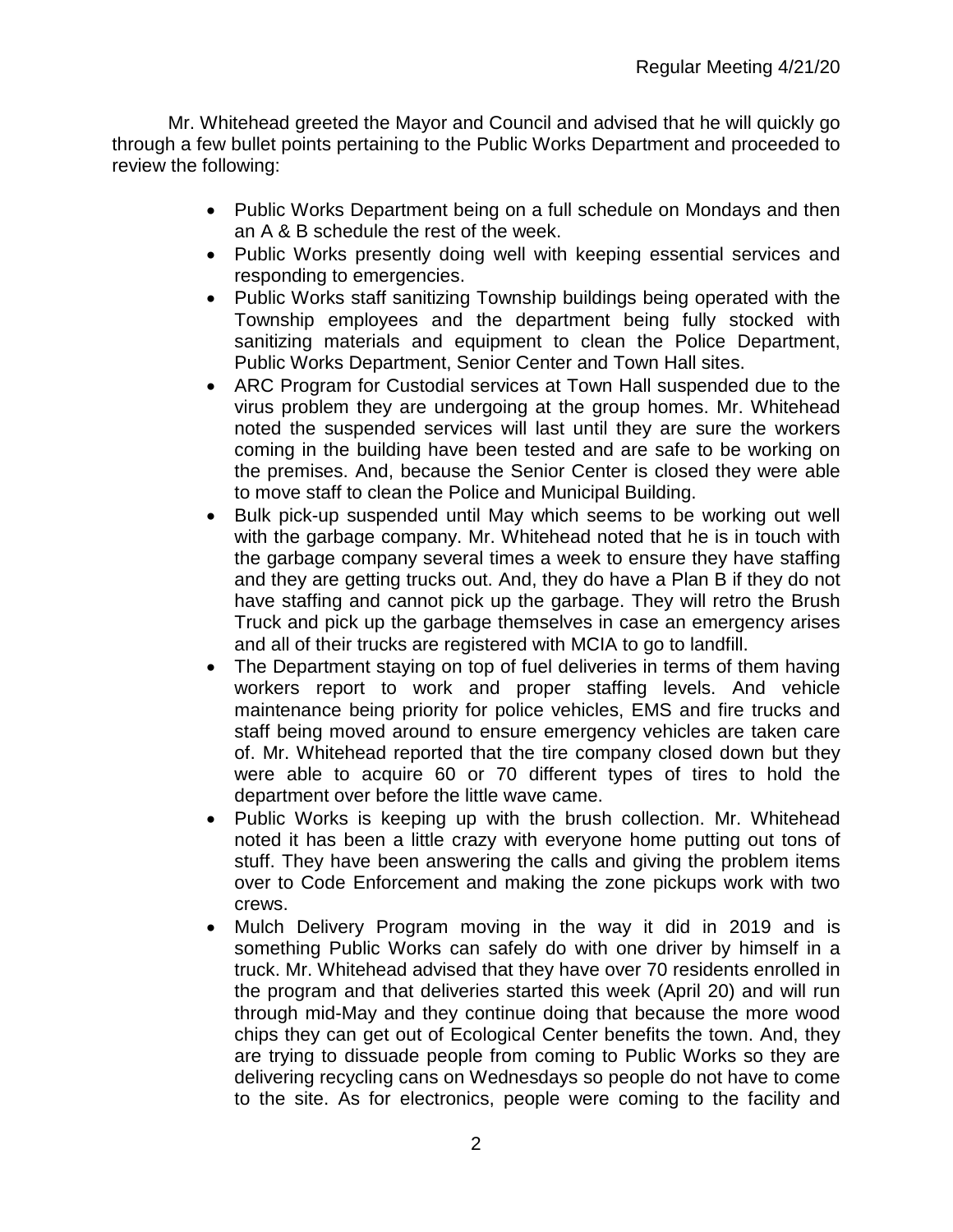dropping stuff off at the gate which they could not stop so they decided to allow people to leave the electronics in the parking lot on Wednesdays where they meet them. The staff then puts the items in the bins.

- Drainage, Tree and Road work being put on the back burner while major services are continuing to be done in town. Mr. Whitehead stated they are now at the point where it would be helpful in the next several days to decide on some upcoming things in terms of cancellation of any of the sports programs and indicated they started in March lining all the fields, prepping the ball fields, laying everything out including the Armory which was a lot of labor and work and they have been trying to keep up as best they can. But, now they are getting into irrigation and fertilizing season, so they need to start discussions about whether the town is going to have spring sports, issuance of permits or cancel any of the programs due to the limited staffing resources to maintain and allocate other work where needed.
- Community Gardens being a very popular program that requires lots of manpower to maintain which is something he would have already started preparing with regards to composting, seeding, setting up the water buffalo, etc. Mr. Whitehead advised that he is at a crossroads with a few of the things his department could be doing until the items are addressed.

Mr. Nerwinski thanked Mr. Whitehead for his report and stated that the Township should be in a position to make a decision about spring sports by the end of April or the first week of May. And, because he does not see a way they can protect the ability of youth to play sports safely during this public health pandemic with the gathering of people he is leaning more towards the decision to close down the fields for at least the spring sports and shoot more towards summer and fall openings. But, they need to see how it goes in the next couple of weeks. He then asked if anyone had any comments on the issue.

Councilwoman Lewis questioned if there had been any sports teams that they are aware of that have not officially canceled their season yet or are asking about when the Township fields will open. Mr. Nerwinski advised that he has not received any communications from any sports associations during this pandemic. Thereafter, Ms. Lewis stated her inclination is similar to the Municipal Manager as she thinks it would be irresponsible for the Township to issue permits prior to pools opening at least until they get to the end of the school year which is May  $15<sup>th</sup>$  and is the next time the Governor is going to issue an Order about school openings. And, she also agrees with the Manager's decision to close down the fields because they cannot currently keep everyone safe and follow the social distancing guidelines.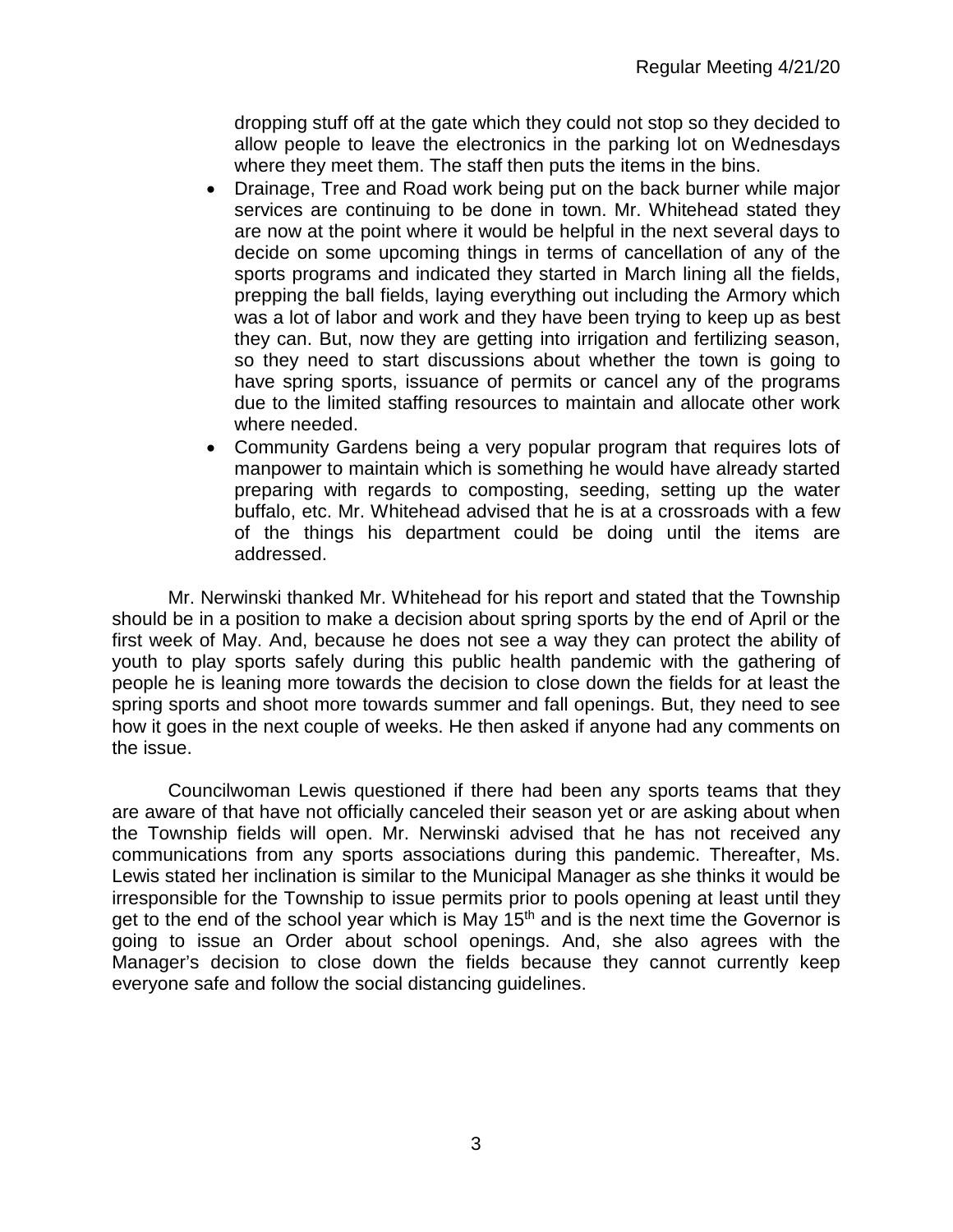Mr. Nerwinski stated during discussions with the Department Heads Mr. Whitehead brought to his attention the real issue is if they had a sudden reopening and all of those organizations expecting the fields to be miraculously completed and ready for play which is not realistic. So, his and Mr. Whitehead's concerns are allocating the resources with regards to Public Works Groups A and B to ensure the necessary work relative to services gets done which will force the Administration to have to make a decision earlier than what they are comfortable in doing; but, in the end certain choices have to be made sooner rather than later which is why he asked Mr. Whitehead to participate and provide this presentation this evening prior to any decision-making being it is an important issue that affects a lot of people.

Mayor Kownacki stated he agrees with the Municipal Manager's and Mr. Whitehead's decision to not open the fields. As for the Little League, he did hear some unofficial information regarding possible cancellation of their season, and the soccer and football fields over at the 112<sup>th</sup> Field Artillery will not be available for usage being they are down and nobody is allowed on the property.

Councilman Powers stated he knows they are talking about active recreation but in terms of passive recreation the Municipal Manager has kept the parks opened while the State parks are closed and he knows Mr. Whitehead and his staff are involved with the fields at the parks which is a heavy labor lift. In terms of the Community Gardens he knows they have always been a sustainable community; but, now more than ever with people are growing their own food, including him, it is important to keep that option open. Thereafter, Mr. Powers stated kudos to Mr. Whitehead and his department for the great job they have been doing with regards to the brush pick and the cleaning of storm drains in the Pine Knoll area. Mr. Whitehead advised that everyone has been cooperative throughout this emergency situation and thanked Mr. Powers for the compliment.

Mr. Nerwinski advised that they are trying to problem solve the matter of keeping the Community Gardens open along with Nancy Bergen, Superintendent of Recreation, whose department oversees the gardens as to how to solve the scheduling aspects of people being able to work their particular plot at a particular time, and having different zones so distancing can be maintained, and gardening can be done safety with a mask, gloves, etc. And, he agrees that the Garden is something they should really work to try and keep open and it is important enough for the Public Works to put some of their efforts towards so he will meet with Ms. Bergen and Mr. Whitehead for further discussion.

Councilman Bobbitt stated for the record he agrees with some of the comments made by his colleagues with regards to the sports fields being the lowest priority, maintaining the parks for passive recreation and the issues with keeping the Municipal Building clean far outweighs keeping up those fields.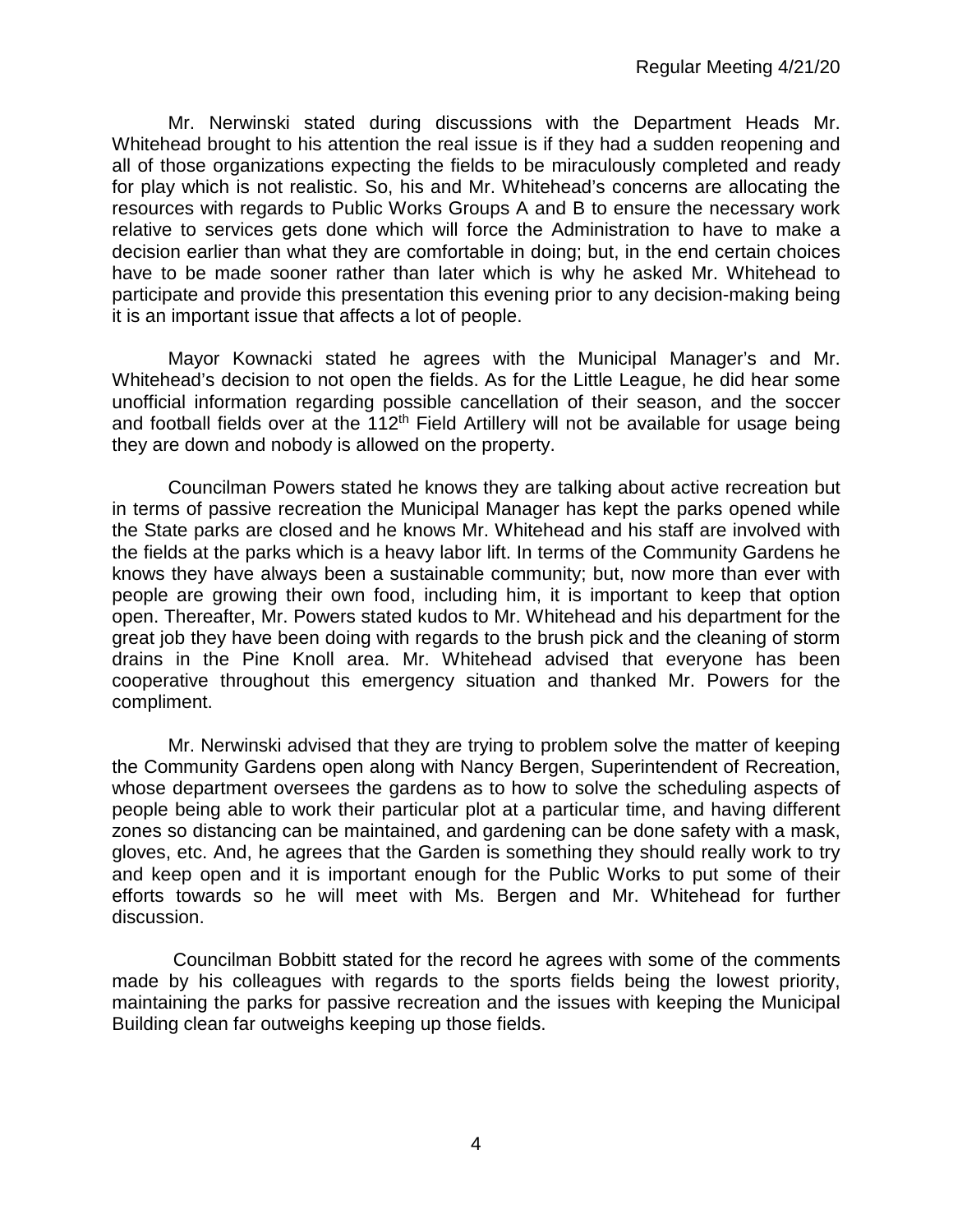Councilwoman Lewis stated she echoed all of those other pieces discussed and indicated that the Township has not done any of the striping or other things to the sports fields which she feels is helpful in discouraging kids from gathering to decide to play on their own and also in discouraging pickup games moving forward.

Mr. Whitehead thanked the Mayor and Council for their time. Afterwards, Mr. Nerwinski publicly thanked Mr. Whitehead over the amazing job he and his staff have done and indicated he is completely prepared all the times to address all those issues and they are very fortunate to have him in the community. And, he thinks that the alternating grouping that they are doing is keeping the employees healthy and able to sustain operations of the Township and keep the services being provided uninterrupted. He thanked Mr. Whitehead again for all of this hard work and for the work of his staff.

---

Public Participation

There was no public participation.

---

### Review and Revisions of Agenda

There was no revision to the agenda.

---

#### Adoption of Minutes

On a motion by Ms. Lewis, seconded by Mr. Powers, the Minutes of Regular Meeting of January 1, 2020 were approved without corrections on the following roll call vote:

Same was carried on the following roll call vote:

Ayes: Councilmembers Bobbitt, Lewis, Powers, Ryan and Mayor Kownacki. Nays: None.

---

Awarding or Rejecting of Bids

On a motion by Ms. Lewis, seconded by Mr. Powers, Resolution (9-A), Authorizing Awarding of Contract for Rehabilitation of 257 Fountayne Lane, was presented for adoption.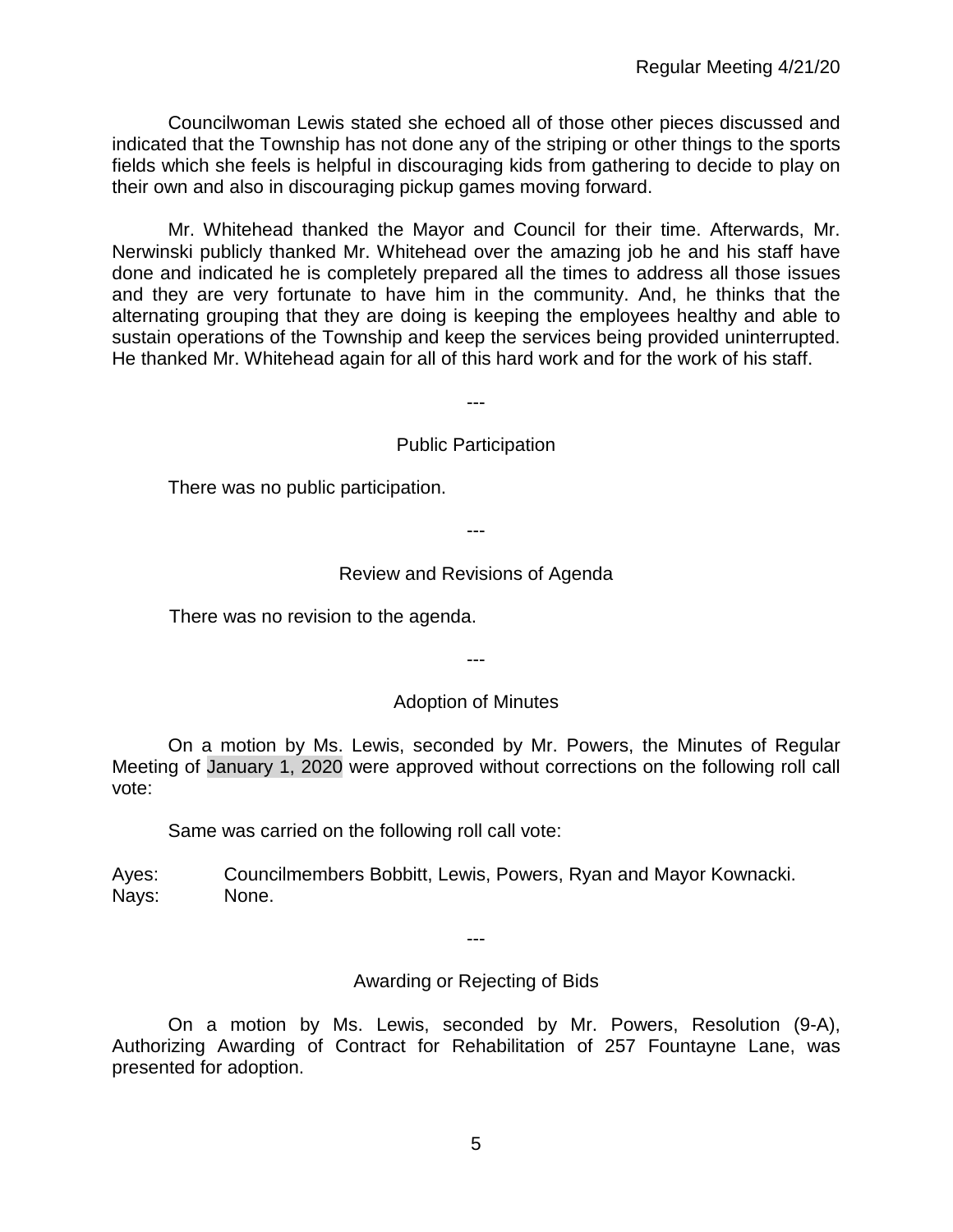#### Resolution No. 135-20

WHEREAS, on March 25, 2020, bids were received and publically opened for the rehabilitation of 257 Fountayne Lane; and

WHEREAS, two (2) bids were received and reviewed by the appropriate Township Officials; and

WHEREAS, the lowest responsible bidder was Unlimited Builders Construction, LLC submitted a bid in the amount of \$16,750.00 to perform the tasks required in the rehabilitation; and

WHEREAS, in accordance with N.J.A.C. 5:50-14, a Certificate of Availability of Funds has been provided and the account to be charged is 0-19-56-853-299 (Lawrence Township Unit Rehabilitation); and

WHEREAS, Unlimited Builders Construction, LLC has performed satisfactorily;

WHEREAS, the owner of 257 Fountayne Lane, Sharon Flynn has been deemed eligible to participate in the rehabilitation program;

NOW, THEREFORE, BE IT RESOLVED by the Township Council of the Township of Lawrence, County of Mercer, State of New Jersey, that pursuant to the recommendations of the Municipal Manager, the Mayor and the Municipal Clerk hereby authorize the acceptance of the bid and the execution of a contract with Unlimited builders Construction, LLC, P. O. Box 9029, Hamilton NJ 08650 for the purposes of rehabilitating 257 Fountayne Lane;

BE IT FURTHER RESOLVED that the Municipal Manager is hereby authorized to draft the necessary agreement, subject to the approval of the Municipal Attorney as to form and content thereof

Same was carried on the following roll call vote:

Ayes: Councilmembers Bobbitt, Lewis, Powers, Ryan and Mayor Kownacki. Absent: None.

#### ---

## **ADOPTION OF THE 2020 MUNICIPAL BUDGET**

Mr. Nerwinski advised the Council that he is presenting the Lawrence Township 2020 Municipal Budget for adoption this evening as discussed when it was presented to them at the March 17<sup>th</sup> meeting and that the budget has been modified to provide for additional expenses directly related to the Coronavirus pandemic; specifically, an increase in salary and wages of \$30,000 and also a \$105,000 increase in other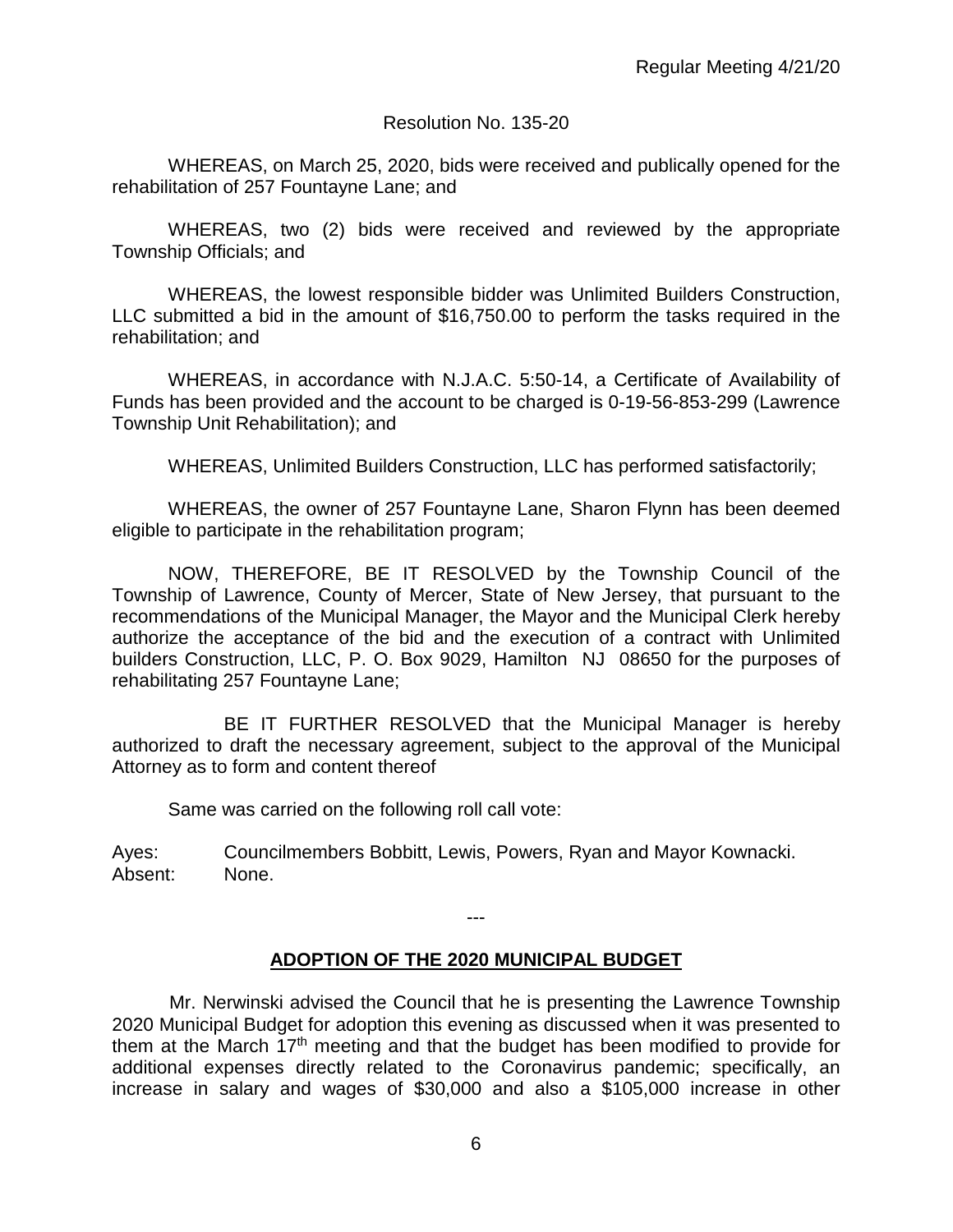expenses under the Municipal Manager's Appropriations for a total increase of \$135,000 from the original budget pre-COVID-19. The Budget offered to the Council for adoption also provides for a .02 cent increase (1-cent equals \$463,052 therefore the .02 cent increase is \$926,104.66 tax levy increase.) The amount to be raised by taxes is \$27,644,378 and the total budget is for \$50,521,239.02 which is a balanced budget and conforms to all applicable state budget statutes.

Mr. Nerwinski noted that the increased in budget appropriates exceeds the 2.5 percent appropriations cap; however, the Township has a sufficient appropriation cap bank for use. The increase in tax levy is still under the levy cap and in fact will add to the Levy Cap Bank. The full impact of the pandemic upon municipal finances cannot be accurately known at this time. They will have a better sense of it after the third quarter taxes are collected. State aid for 2020 has been certified to be \$3,982,565. They do not foresee that amount being withdrawn since it has already been certified; however, they have no idea what 2021 will bring them in terms of state support towards the town's budget; but, he asked that the Township Council approve the budget at this time. The 2020 budget was then presented as follows:

# **Authorizing that the 2020 Budget to be Read by Title Only**

# Resolution No. 133-20

WHEREAS, N.J.S.A. 40A:4-8 provides that the budget be read by title only at the time of the public hearing if a resolution is passed by not less than a majority of the full governing body, providing that at least one week prior to the date of hearing a complete copy of the approved budget as advertised has been posted in the Municipal Building and copies have been made available by the Clerk to persons requiring them; and

WHEREAS, these two conditions have been met;

NOW, THEREFORE, BE IT RESOLVED by the Township Council of the Township of Lawrence, County of Mercer, State of New Jersey, that the budget shall be read by title only.

| <b>COUNCIL</b>        | <b>AYE</b> | <b>NAY</b> | <b>PRESENT</b> | <b>ABSENT</b> | <b>ABSTAIN</b> | <b>MOVE</b>                | <b>SECOND</b> |
|-----------------------|------------|------------|----------------|---------------|----------------|----------------------------|---------------|
| <b>Mr. Bobbitt</b>    |            |            |                |               |                |                            |               |
| Ms. Lewis             | "          |            |                |               |                | $\boldsymbol{\mathcal{L}}$ |               |
| <b>Mr. Powers</b>     |            |            |                |               |                |                            |               |
| Mr. Ryan              |            |            |                |               |                |                            |               |
| <b>Mayor Kownacki</b> |            |            |                |               |                |                            |               |

Resolution No. 133-20 approved on the following roll call vote:

 $\sim\sim\sim$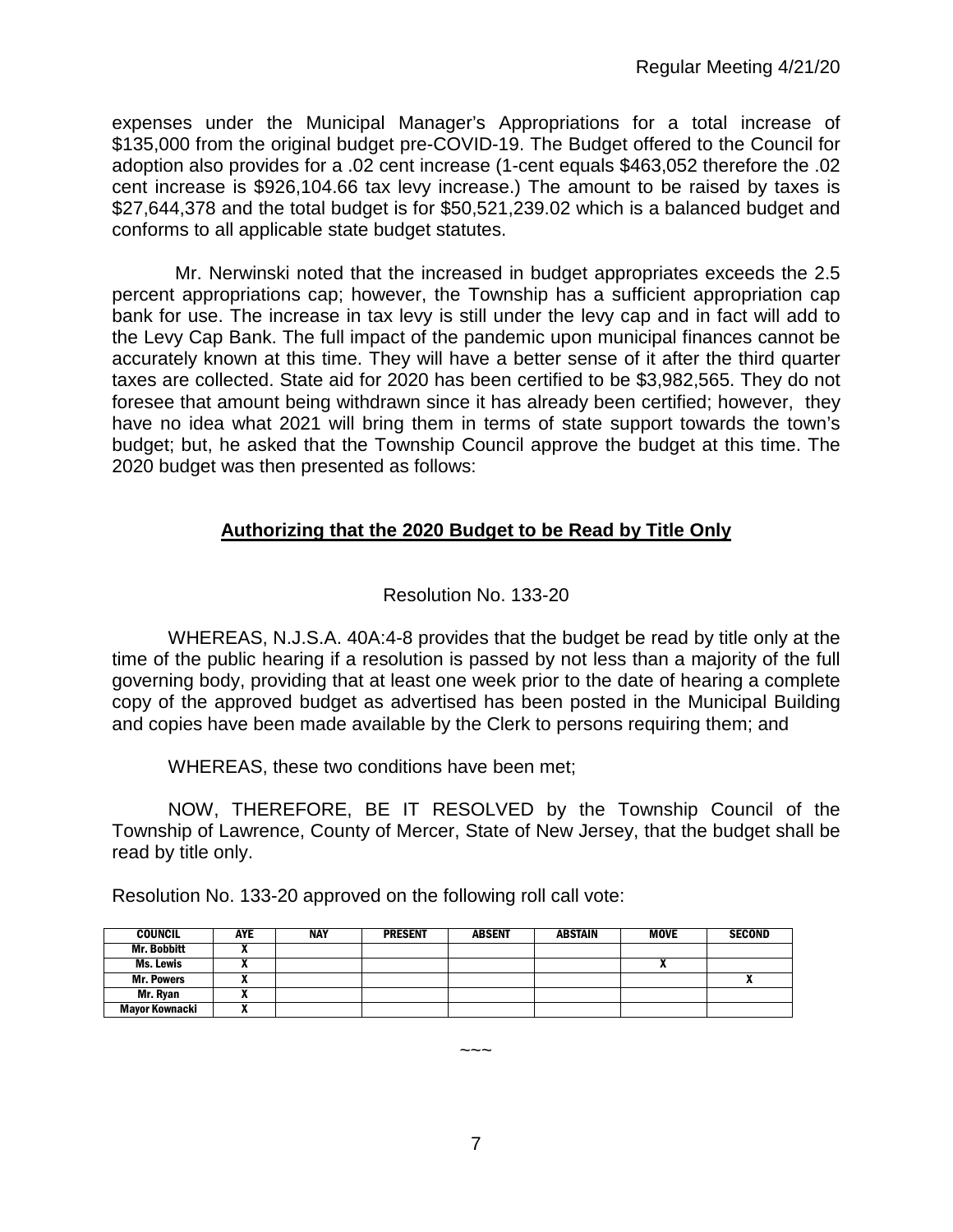# **Authorizing Adoption of the 2020 Municipal Budget**

Prior to the adoption, Councilwoman Lewis stated she hopes the State continues to come through with their local aid although she is aware they will not know until September when their budget is certified as they plan to continue on their June 30<sup>th</sup> deadline.

#### Resolution No. 134-20

BE IT RESOLVED by the Township Council of the Township of Lawrence, County of Mercer, State of New Jersey, that the attached document be and hereby is the Adoption of the 2020 Municipal Budget.

Resolution No. 134-20 approved on the following roll call vote:

| <b>COUNCIL</b>     | AYE | <b>NAY</b> | <b>PRESENT</b> | <b>ABSENT</b> | <b>ABSTAIN</b> | <b>MOVE</b> | <b>SECOND</b> |
|--------------------|-----|------------|----------------|---------------|----------------|-------------|---------------|
| <b>Mr. Bobbitt</b> |     |            |                |               |                |             |               |
| Ms. Lewis          |     |            |                |               |                | ^           |               |
| <b>Mr. Powers</b>  |     |            |                |               |                |             |               |
| Mr. Rvan           |     |            |                |               |                |             |               |
| Mayor Kownacki     |     |            |                |               |                |             |               |

---

#### Introduction of Ordinances

Mayor Kownacki read by title, an ordinance entitled, "BOND ORDINANCE PROVIDING FOR VARIOUS IMPROVEMENTS IN AND BY THE TOWNSHIP OF LAWRENCE IN THE COUNTY OF MERCER, NEW JERSEY, APPROPRIATING \$2,535,000, INCLUDING ANY TRANSPORTATION TRUST GRANT FUNDING TO BE USED TO OFFSET BONDS OR NOTES, AND AUTHORIZING THE ISSUANCE OF \$2,375,000 BONDS OR NOTES TO FINANCE PART OF THE COST THEREOF

Mr. Nerwinski advised that the Ordinance is part of their various road improvement projects that they do annually with appropriation being \$2,535,000.

The Ordinance No. 2360-20 was introduced and approved on the following roll call vote:

| <b>COUNCIL</b>     | <b>AYE</b> | <b>NAY</b> | <b>PRESENT</b> | <b>ABSENT</b> | <b>ABSTAIN</b> | <b>MOVE</b> | <b>SECOND</b> |
|--------------------|------------|------------|----------------|---------------|----------------|-------------|---------------|
| <b>Mr. Bobbitt</b> |            |            |                |               |                |             |               |
| Ms. Lewis          |            |            |                |               |                |             |               |
| <b>Mr. Powers</b>  |            |            |                |               |                |             |               |
| Mr. Ryan           |            |            |                |               |                |             |               |
| Mayor Kownacki     |            |            |                |               |                |             |               |

 $\sim\sim\sim$ 

8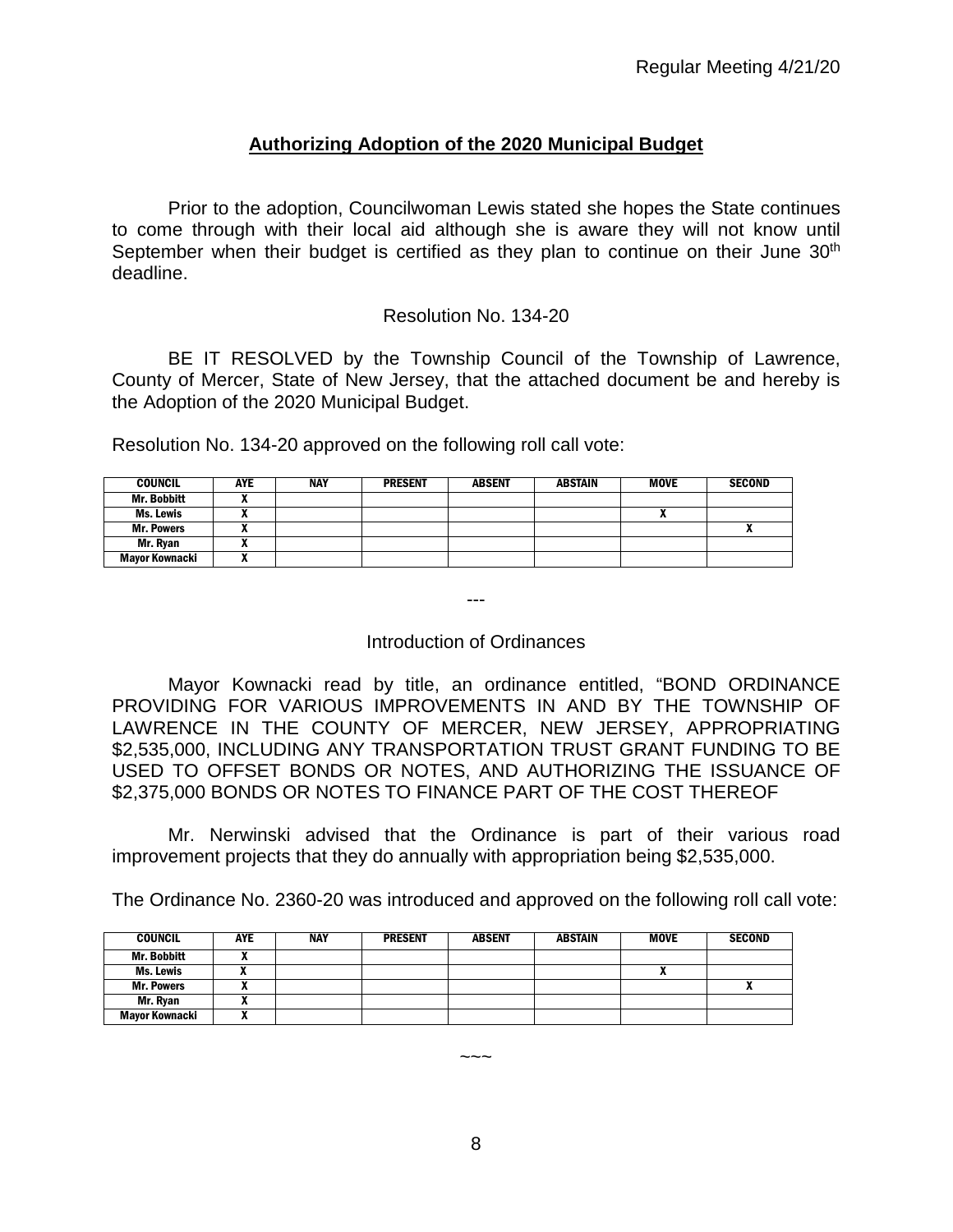Mayor Kownacki read by title, an ordinance entitled, "ORDINANCE APPROPRIATING \$1,625,000 FROM THE CAPITAL IMPROVEMENT FUND FOR VARIOUS CAPITAL IMPROVEMENTS IN AND BY THE TOWNSHIP OF LAWRENCE, IN THE COUNTY OF MERCER, NEW JERSEY"

Mr. Nerwinski advised that the Ordinance is for various planned capital improvements throughout the Township and the projects are identified within the ordinance itself and the total amount is \$1,625,000.

The Ordinance No. 2361-20 was introduced and approved on the following roll call vote:

| <b>COUNCIL</b>        | <b>AYE</b> | <b>NAY</b> | <b>PRESENT</b> | <b>ABSENT</b> | <b>ABSTAIN</b> | <b>MOVE</b> | <b>SECOND</b> |
|-----------------------|------------|------------|----------------|---------------|----------------|-------------|---------------|
| <b>Mr. Bobbitt</b>    |            |            |                |               |                |             |               |
| Ms. Lewis             |            |            |                |               |                |             |               |
| <b>Mr. Powers</b>     |            |            |                |               |                |             |               |
| Mr. Ryan              |            |            |                |               |                |             |               |
| <b>Mavor Kownacki</b> |            |            |                |               |                |             |               |

---

### Adoption of Ordinances

---

There was no adoption of ordinances.

## **Manager's Report –**

Mr. Nerwinski reported that he would like to have Carol Chamberlain, Health Officer, make a similar presentation to the Council at the next meeting just to keep them informed, directly engaged and to answer any questions they might have and asked if they are all inclined to have that happen. There was no objection from members of Council.

Mr. Nerwinski advised that through the month of April the Township will continue with Group A and B scheduling of employees coming into work as he thinks the separation has been really important to protect the employees during this time and they have been able to maintain operations to the extent that they cannot see a falloff at this point in time. So, he will continue that schedule as-is for now with a plan to have everybody come back at a full operational level in May; but, will maintain the building being closed to the public for the month of May given they have been able to provide services to the residents and other various users of the Township in a very effective way and with the weather getting better he thinks it can be done through May and they can make a decision after that. In addition, the closure to the public provides a comfort level to the employees upon their return and they will promote employees to wear masks due to more people being in the building and with Public Works cleaning the building daily, is proving to be reassuring to the employees and that is plan for the next 45 days or so.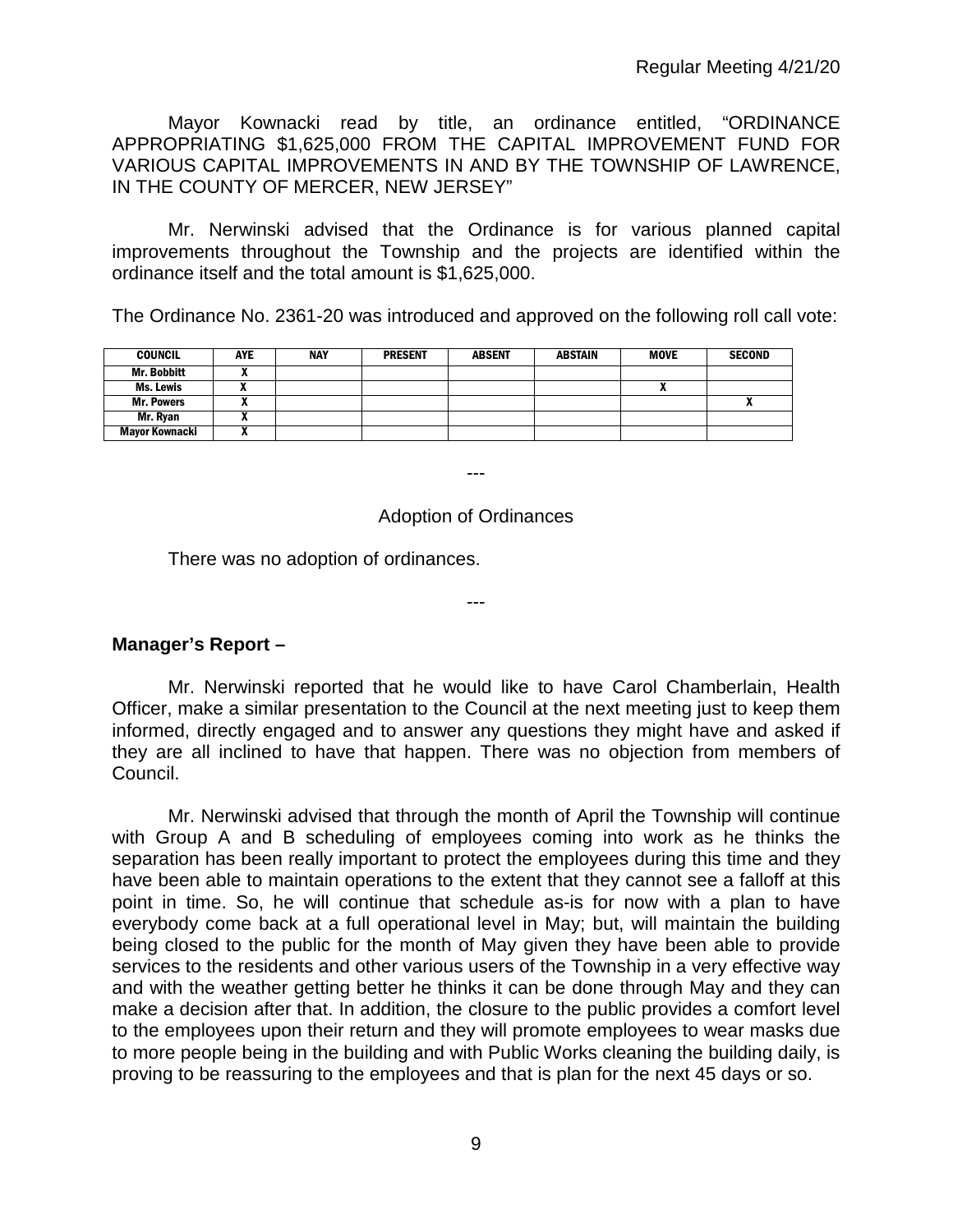Mr. Nerwinski reported that the Tax Collector will continue to accept cash because the guidance they received from the Department of Community Affairs stated the town really needs to continue to accept cash from residents because not everyone has a checking account or a credit card and some people must pay by cash. So, they have set up a procedure for residents to come to the north entrance door with their cash and tax bill and somebody will take it from them and have the payment processed at the Tax Collector's Office. The bill will be stamped paid and the person will be sent on their way within five minutes or so and they will be rolling out a new schedule for when cash payments can be made and they hope people will follow that guideline.

Mr. Nerwinski further reported that the Administration is in the mist of purchasing a UV Light Wand that will soon be coming in that will enable them to clean the cash from any germs and add another level of protection for the workers handling cash from the outside which he thinks they will appreciate. And, advised this quarter taxes they will not get a full sense of the impact of the COVID-19 pandemic they are experiencing as the real impact will not be seen until the Third Quarter tax period. However, for 2020 he thinks they will continue uninterrupted and he will keep the Council apprised of the situation along the way.

---

# **Attorney's Report –**

Mr. Roskos reported that they are proceeding with their revised Settlement with regards to the town's Affordable Housing obligation and other procedures relative to the matter which he keeps the Township Manager updated on. In terms of the Sheft matter, the Closing date is set June 3<sup>rd</sup> and he asked Jim Parvesse, Municipal Engineer, to request the funding from the County and the State and he believes their NJDOT approval is being issued although he still has not seen it; but, what he is really looking for is confirmation from the sellers that the SBA (sellers have two mortgages on their property) has finally agreed to a Release and Subordination to the easement area as the Sellers attorney is anxious to have a closing but this issue remains open so he communicated with him today and explained that it takes them about 30 days to get the other agencies' funding and he has spoken with Mr. Parvesse about the closing date which they both feel is a reasonable date.

---

## **Clerk's Report –**

There was no Clerk's report.

---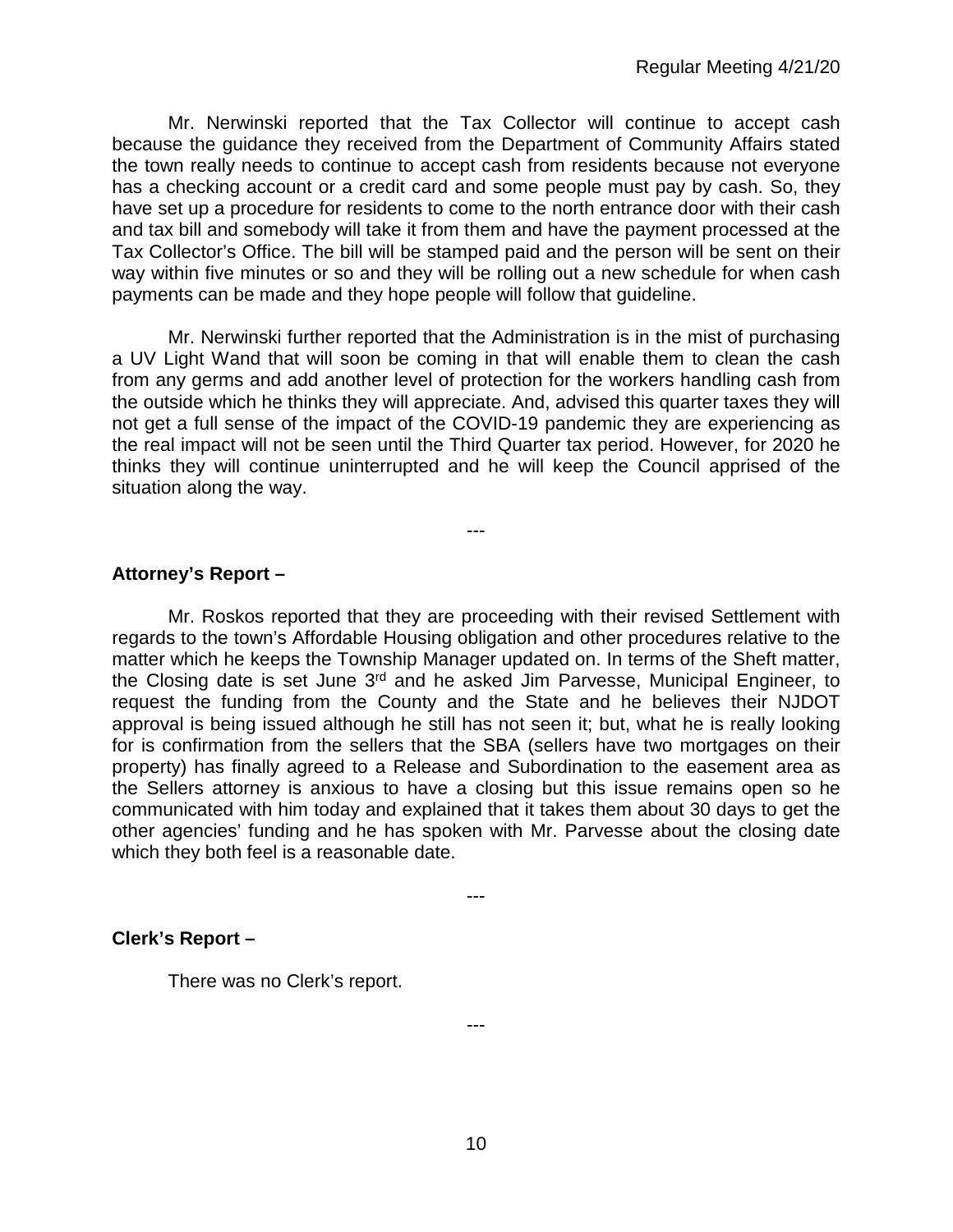# **Unfinished Business –**

There was no unfinished business.

---

# **New Business –**

There was no new business.

---

# **Public Participation (3-minute limitation per speaker)** –

There was no public participation.

---

# **Resolutions**

Mr. Nerwinski asked Ms. Lewis to revise her Motion to exclude Resolution No. 137-20 (18-H.2) for further discussion which he will explain at that point.

Resolution Nos. 136-20 (18-D.1) through 145-20 (18-H.1) with the exception of Resolutions 137-20 and 138-20 were approved by the following roll call vote:

| <b>COUNCIL</b>     | AYE | <b>NAY</b> | <b>PRESENT</b> | <b>ABSENT</b> | <b>ABSTAIN</b> | <b>MOVE</b> | <b>SECOND</b> |
|--------------------|-----|------------|----------------|---------------|----------------|-------------|---------------|
| <b>Mr. Bobbitt</b> |     |            |                |               |                |             |               |
| Ms. Lewis          |     |            |                |               |                |             |               |
| <b>Mr. Powers</b>  | ,,  |            |                |               |                |             |               |
| Mr. Ryan           | ,,, |            |                |               |                |             |               |
| Mayor Kownacki     |     |            |                |               |                |             |               |

Cited Resolutions are spread in their entirety in the Resolution Books of the Township of Lawrence.

 $\sim\sim\sim$ 

Prior to the adoption of Resolution 18-H.2, Mr. Nerwinski explained that the following Resolution involves the Third Quarter Estimated Tax Bills which is a situation that has arisen because they have not received the necessary certification from the State which he thinks is directly related to the pandemic they are experiencing. So, at this point and time they need to do an estimated Third Quarter tax billing and one of the requirements is for them to set an estimated tax levy percentage and through the advice of the Peter Kiriakatis, CFO, the percentage is set a 103 %. He then turned the meeting over to Mr. Kiriakatis who further explained the reasoning and how the percentage was acquired.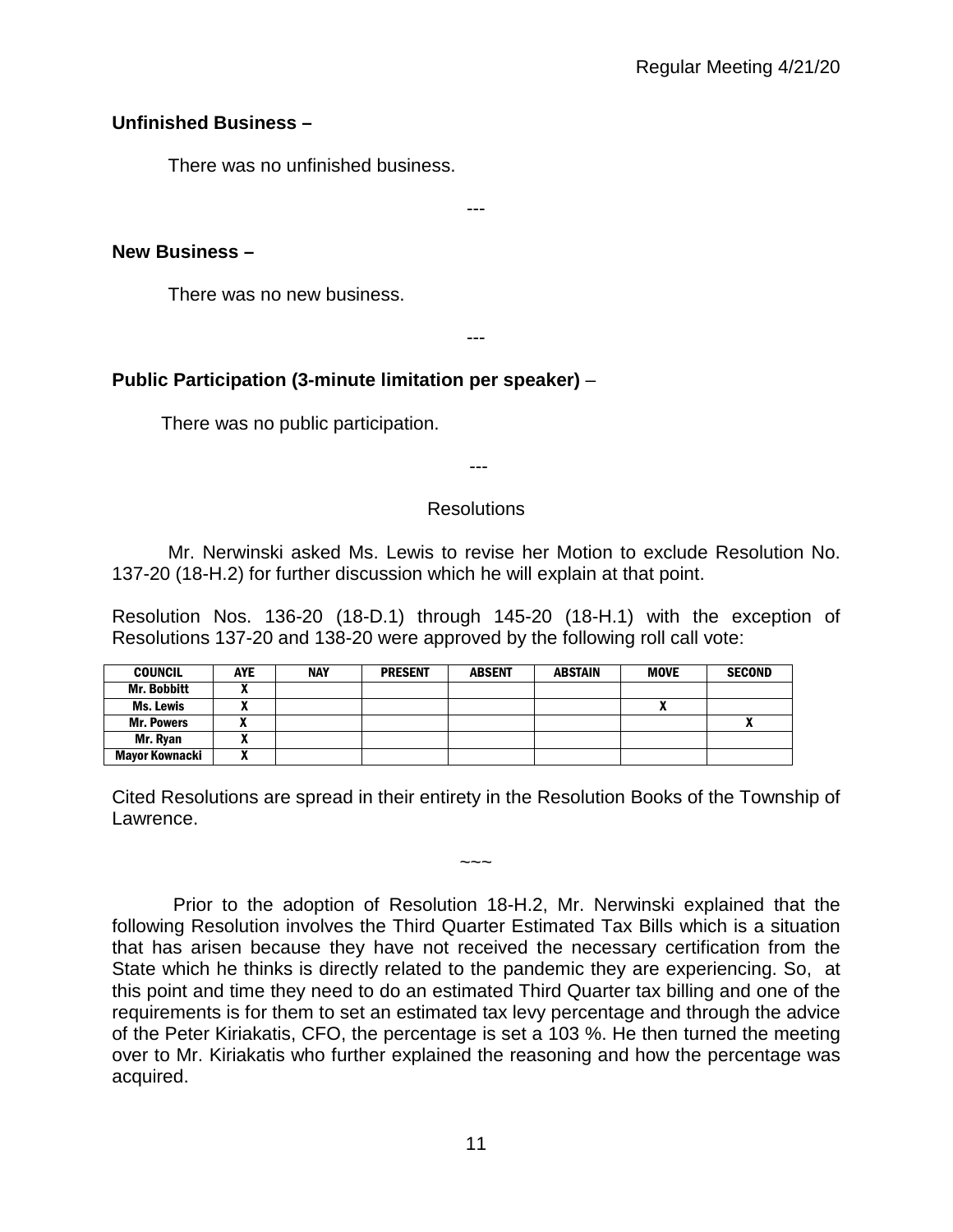Mr. Kiriakatis explained by State guidelines they take the last year's assessed full valuation of the Township. They are allowed a range between 95% to 105% of the previous year's levy; and, the Governing Body has to pick a percent in-between that it best feels accurately portrays the town's certified rate when the State certifies the tax rate. From his discussions with Tom Eldridge, Administrator for the Board of Education, and Dave Miller, Deputy Administrator for the County, and after his calculations, it appears that 103% will closely match what the tax rate would be once it is certified and advised that it could be a little bit higher or a little bit lower after certification and the Fourth Quarter bills will make up adjustments to the estimates.

Mr. Nerwinski advised that the Resolution has to be passed with the vote including 103% being identified as the percentage. The Mayor then opened the floor for questions.

Councilman Bobbitt asked for clarification for how the adjustment would be applied to the Fourth Quarter taxes. Mr. Kiriakatis explained after the certified rate comes out the Fourth Quarter will be "trued up" to the actual rate which they will drop down a little bit if they are too high or increase it a little bit if they were too low.

Councilman Powers stated he thought it is usually done in the Third Quarter and not the Fourth Quarter and asked for clarification. Mr. Kiriakatis explained that usually in the Third Quarter there is a delay in the printing of the tax bills because they are waiting for the certified tax rate that usually comes out in August with a payment date of September that usually has an extended grace period. However, the real taxes are due August  $1<sup>st</sup>$  but because they wait to get the certified rate (sometime in late August) they extend the due date to September. But, this year it is different because the State has delayed their fiscal year and they strongly suggested that the towns do an estimated tax rate in lieu of the certified tax rate in the Third Quarter and reconcile the taxes in the Fourth Quarter.

Resolution No. 137-20 (18-H.2 - Authorizing Third Quarter Estimated Tax Bills with a 103 %) was approved by the following roll call vote:

| <b>COUNCIL</b>     | <b>AYE</b> | NAY | <b>PRESENT</b> | <b>ABSENT</b> | <b>ABSTAIN</b> | <b>MOVE</b> | <b>SECOND</b> |
|--------------------|------------|-----|----------------|---------------|----------------|-------------|---------------|
| <b>Mr. Bobbitt</b> |            |     |                |               |                |             |               |
| Ms. Lewis          |            |     |                |               |                |             |               |
| <b>Mr. Powers</b>  |            |     |                |               |                |             | $\mathbf{v}$  |
| Mr. Ryan           |            |     |                |               |                |             |               |
| Mayor Kownacki     |            |     |                |               |                |             |               |

Cited Resolution is spread in its entirety in the Resolution Books of the Township of Lawrence.